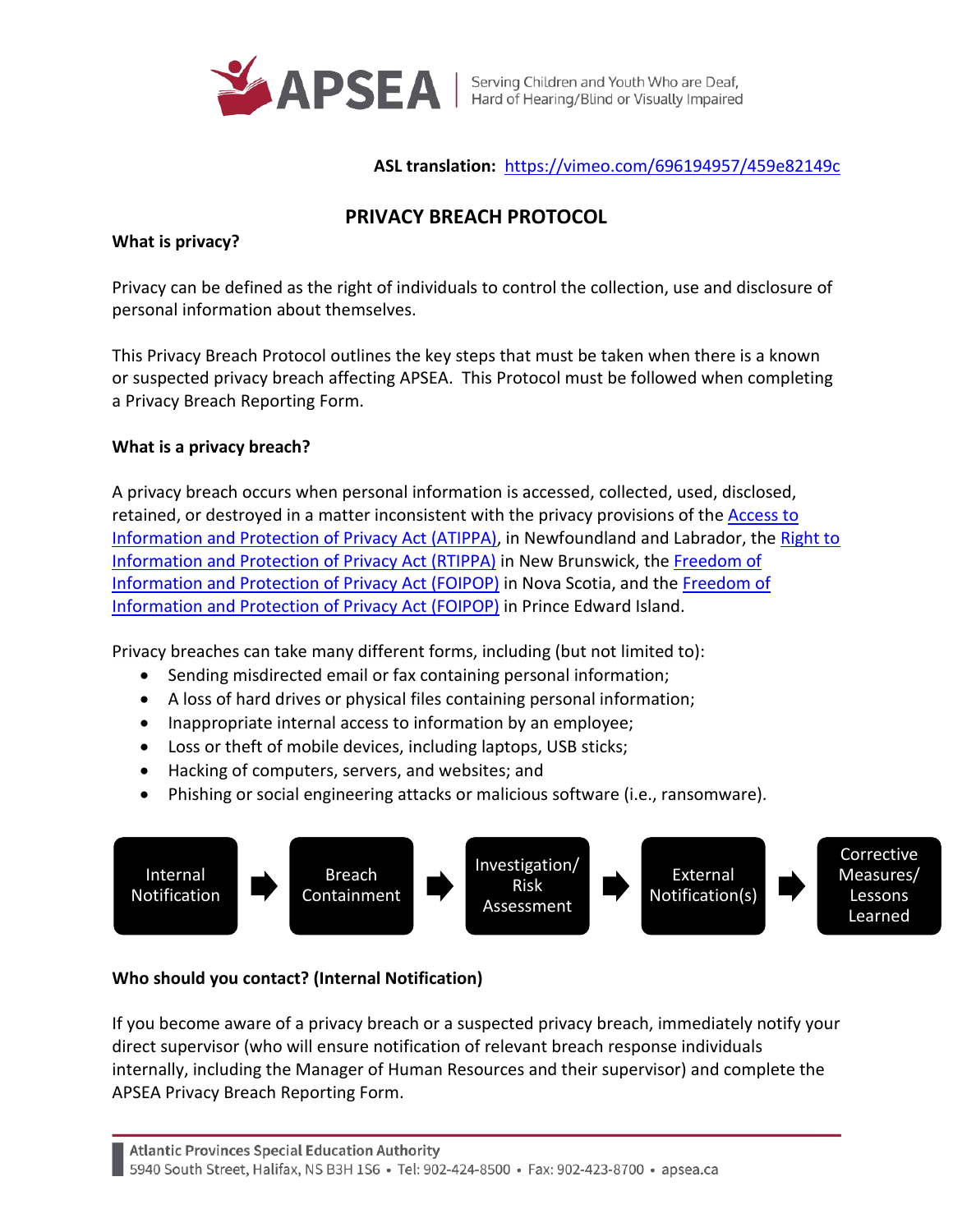If the breach involves criminal activity such as fraud or theft, the police should be notified.

# **Contain the Breach**

Contain the breach as soon as possible to minimize harm. Suspend the activity or process that caused the breach as soon as possible, and if feasible, get the personal information back into your custody and control immediately.

If the breach is electronic in nature, contact the Manager of Information Technology (IT) and the Director of Finance and Administration, for direction on and assistance with breach containment.

#### **Initial Investigation and Evaluation of Risk**

A thorough investigation of the breach will allow for an evaluation of the risks relating to the breach, which will inform the breach response, including notifications.

The Manager of Human Resources (or designate with appropriate authority to investigate) will work with you to investigate the breach (e.g., what happened, when, who is affected). Document exactly what happened, and detail the steps taken to address the privacy breach.

Consider and document the following in assessing risk.

- What caused the breach? Was it accidental, internal, a bad actor, etc.?
- Is there a risk of ongoing exposure of the information?
- What is the extent of the breach? How many individuals are affected? Who are the affected individuals (students, employees, third parties)?
- Was information lost or stolen? If stolen, was it the result of a targeted breach?
- Was the information encrypted?
- Has the information been recovered?
- What steps have been taken to minimize harm?
- Is there a risk of identity theft or other harm?
- Is there harm to the public?

# **Notification**

The Manager of Human Resources or their designate, will assist you in determining whether notification to individuals affected and the relevant privacy commissioner are appropriate, and if so, how to carry out proper notification, including ensuring all necessary information is included in the notification.